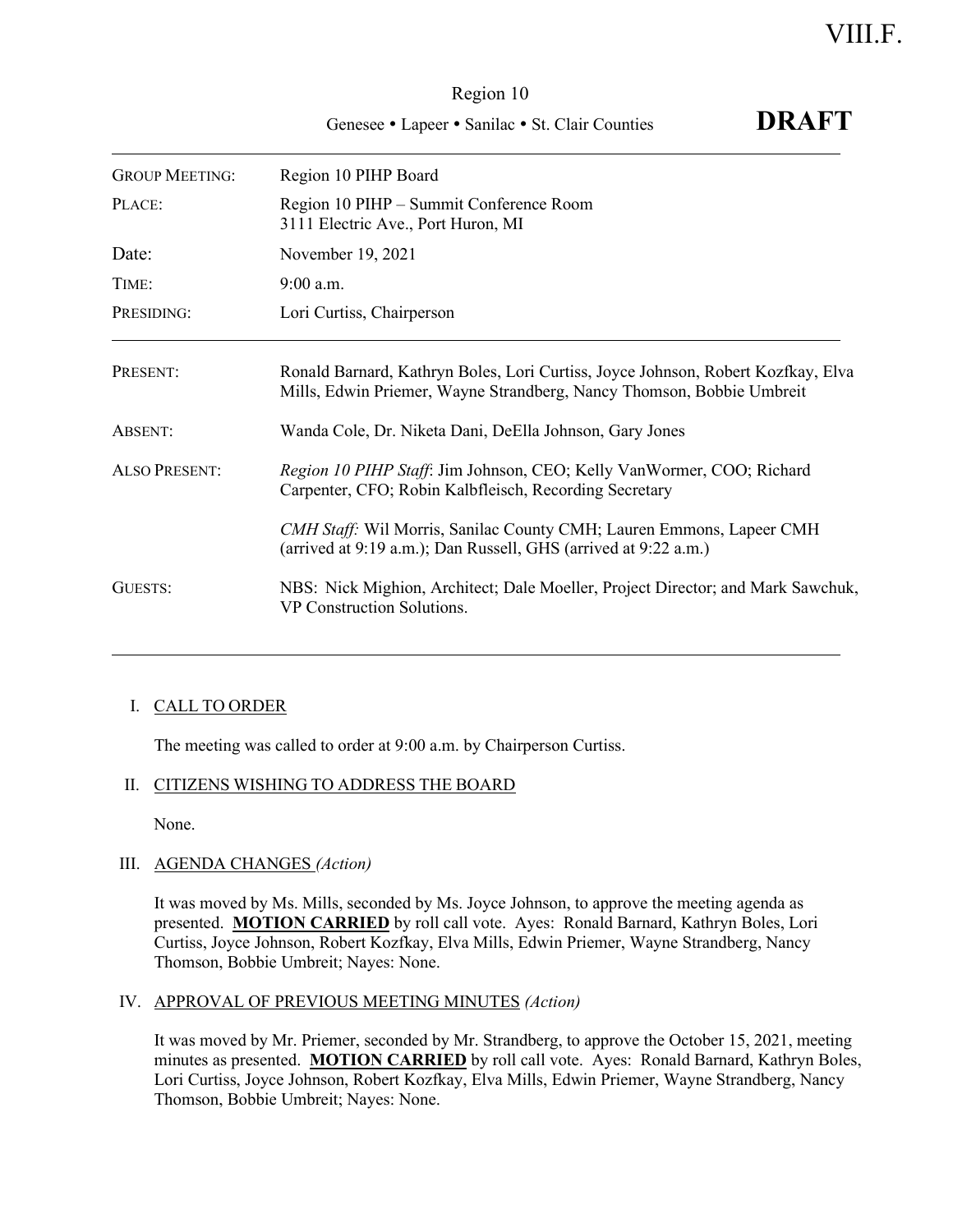### V. A. FY2021 Budget

1. Monthly Finance Report – September 2021 *(Action)*

Presented by Mr. Carpenter. The fiscal year is still in the process of being closed, so the numbers will change prior to the final report submission that is due to the Department in February 2022. Eligibility and revenue remain high compared to the prior year and prior months due to the public health emergency that has been declared and extended multiple times. It is anticipated that it will stay high through FY2022. Traditional Medicaid has a surplus of about \$38 million and Healthy Michigan has a surplus of about \$10 million. Approximately \$20 million will be put into ISF and Medicaid Savings. There will be a potential lapse of about \$28 million. It was discussed that this level of surplus is occurring throughout the state of Michigan, including with the Medicaid Health Plans.

It was moved by Mr. Kozfkay, seconded by Ms. Mills, to approve the Monthly Finance Report for September 2021 as presented. **MOTION CARRIED** by roll call vote. Ayes: Ronald Barnard, Kathryn Boles, Lori Curtiss, Joyce Johnson, Robert Kozfkay, Elva Mills, Edwin Priemer, Wayne Strandberg, Nancy Thomson, Bobbie Umbreit; Nayes: None.

2. Monthly Payment Report – September 2021 *(Action)*

Presented by Mr. Carpenter.

It was moved by Mr. Barnard, seconded by Ms. Joyce Johnson, to approve the Monthly Payment Report for September 2021 as presented. **MOTION CARRIED** by roll call vote. Ayes: Ronald Barnard, Kathryn Boles, Lori Curtiss, Joyce Johnson, Robert Kozfkay, Elva Mills, Edwin Priemer, Wayne Strandberg, Nancy Thomson, Bobbie Umbreit; Nayes: None.

#### VI. BUILDING PRESENTATION *(Action)*

Ms. VanWormer presented a history of Region 10's current lease agreement with St. Clair CMH, and the need for a new building for Region 10 due to St. Clair CMH's need for additional space. There were several properties considered that were narrowed down to two to present to the PIHP Board because they met most of Region 10's criteria: adequate square footage; accessibility to RESA fiber lines; location in Port Huron to retain current staff; adequate number of parking spaces; and spatial needs that allow for larger workspaces and collaboration between departments.

Ms. VanWormer introduced representatives from NBS who were engaged to provide a feasibility study on the properties located in Port Huron Township and Kimball Township. Mr. Mighion presented the NBS feasibility study which included a site analysis of each of the two properties. Project costs were presented by Mr. Moeller on each which included purchase price, furniture, fixtures and equipment, technology, and construction. Mr. Sawchuk reviewed the pros and cons of each property. The cost of purchasing and renovating to suit the needs of Region 10 would be approximately \$165 per square foot as compared to a new construction that would be approximately \$250 per square foot.

The property in Port Huron Township was found to have more pros over the Kimball Township property, including less cost for purchase and construction, better location, and shorter timeline for occupancy. There was additional discussion about the pros and cons, and other possible locations that are available but unsuitable for various reasons.

It was discussed that these two properties are available for purchase only, not lease. Mr. Carpenter explained that Region 10 would use funds that we currently have and there would be no adverse effect on funding for the region or the CMHs as our cash flow is extremely strong. Mr. Carpenter prefers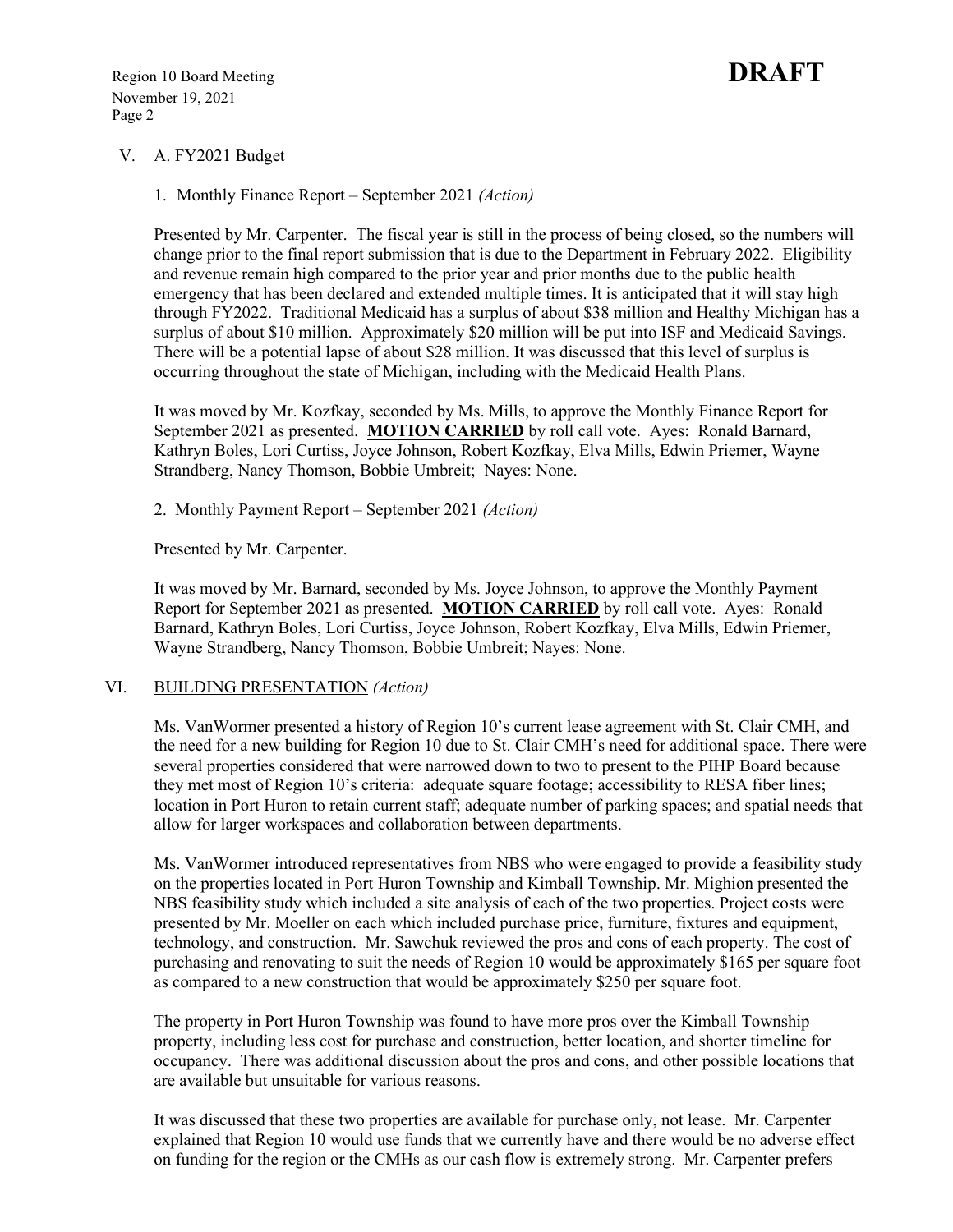purchasing rather than leasing as it reduces the risk of not getting the renovation costs back, as building renovations would be required whether it is leased or purchased. Chairperson Curtiss stated that there are CMHs in the region who are concerned that purchasing a building would be an additional expense for the remaining CMHs should the system become privatized. Mr. Carpenter explained that, if the PIHP is no longer in existence, the proceeds from the sale of the building would be split between the CMHSPs after all liabilities and obligations are taken care of. There is always risk when locking cash into an asset; however, in the meantime, we are getting the benefit of the asset by being able to charge the depreciation to our Medicaid contract with the Department. The funds for purchase would come from the Performance Based Incentive Payment (PBIP) funding, which currently has a balance of \$6 million. Every year, as we depreciate, we would replenish the PBIP funds. There would be about \$3 million of PBIP funds still available for the CMHPs to use for general fund losses and/or state facilities. There was additional discussion about depreciation of the land and building and replenishment of the PBIP funds.

The letter from the GHS, Lapeer CMH, and Sanilac CMH CEOs regarding their concerns of purchasing a property was discussed. Mr. Carpenter stated that funds from the sale of the property would be split between CMHs in accordance with the Mental Health Code and the Operating Agreement should the PIHP cease to exist. When the PIHP contract ends, the PIHP will still operate for at least 24 months and would keep some of the Medicaid funding and would also continue to depreciate and replenish some of those funds. After that, the PIHP would not be fully dissolved until all liabilities are completed and all assets are liquidated.

Ms. Deb Johnson stated that she does not agree with the letter from the other regional CMH CEOs. She said that St. Clair CMH is in desperate need of more space as they have over 100 more staff than they did last year. She is not concerned with the use of the PBIP funding as there should be additional funds earned each year as well as the replenishment from the depreciation.

Mr. Johnson discussed the status of the system redesign plans. Representative Whiteford will likely be making updates to her plans and will eventually introduce to the legislature. Senator Shirkey's proposals have been introduced and have been to committee for review. His bills will likely be moved out of Senate to the House. For the sake of argument, if his bills were passed by the House and signed by the Governor, his plans would have a three-phase implementation with an ending timeline of 2030.

Other concerns noted by the board during the discussion:

- Some Board members felt they were being pressured to make a decision now, when we could wait until we know if Shirkey's bills will be passed. Mr. Johnson stated that we need to move forward as if we have a future, especially for the employees of Region 10.
- The timing is not good due to the threat from the Health Plans.
- The funds to purchase a building could be going to individuals served. Mr. Johnson replied that the utilization of these funds will not reduce our service dollars.
- There was no Board Committee to review properties like we did in the past. Ms. VanWormer stated she has reviewed multiple properties since June and has reviewed several with Mr. Johnson, but they did not want to bring any to the Board that did not meet the needs of Region 10.
- It was asked if the PBIP funds belong to the CMHs? Mr. Johnson reported that these funds are part of the PIHP contract and are the only source of local funds that the PIHP has access to. The incentive money would be divided among the CMHs if the PIHP is dissolved. Mr. Carpenter reminded the Board of the current PBIP policy and the utilization of PBIP funds to date by CMHSPs.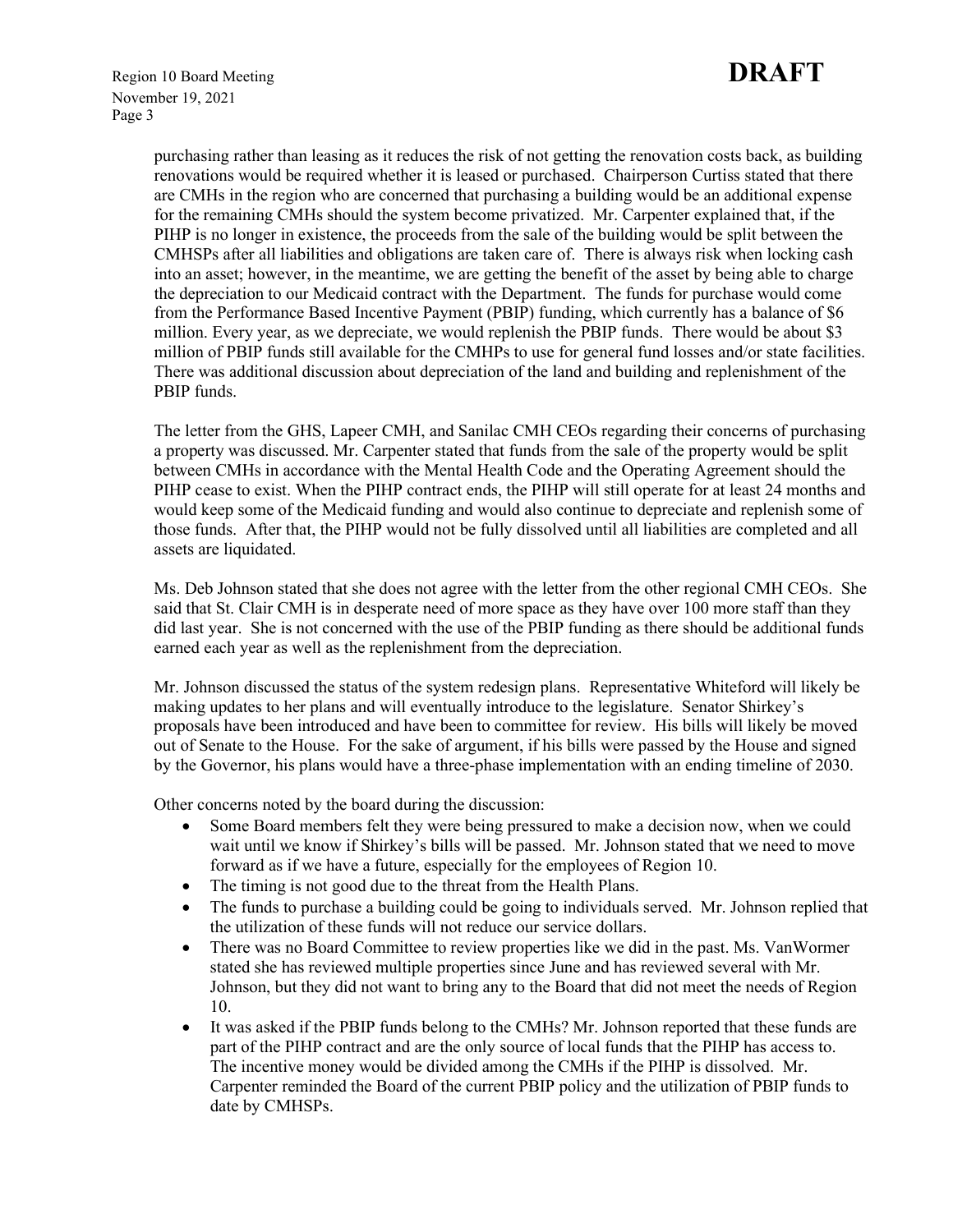Mr. Sawchuk stated that even a leased space would require improvements to suit our needs, and when making improvements to a leased space, the more TI dollars the landlord is willing to give for improvements, the longer the lease commitment will need to be. A lease commitment could be required for up to ten years. In addition, all improvements made are at the benefit of the landlord and there would be no return on any of the improvements made.

It was moved by Mr. Kozfkay, seconded by Ms. Mills, to table the matter of purchasing a building for Region 10 for one month to allow Board members who are absent to vote. **MOTION FAILED** by roll call vote. Ayes: Joyce Johnson, Robert Kozfkay, Elva Mills; Nayes: Ronald Barnard, Kathryn Boles, Lori Curtiss, Edwin Priemer, Wayne Strandberg, Nancy Thomson, Bobbie Umbreit.

It was moved by Ms. Umbreit, seconded by Mr. Barnard, to move forward with the purchase of the building in Port Huron Township. The Board will go into a closed session later in the meeting to discuss financial parameters of the offer. **MOTION CARRIED** by roll call vote. Ayes: Ronald Barnard, Lori Curtiss, Robert Kozfkay, Edwin Priemer, Wayne Strandberg, Nancy Thomson, Bobbie Umbreit; Nayes: Kathryn Boles, Joyce Johnson, Elva Mills.

*Ms. Mills and Mr. Morris left at 11:05 a.m.*

### VII. RELOCATION LETTER FROM CMH CEOS

Discussed with previous agenda topic.

#### VIII. PERSONNEL UPDATE

Ms. VanWormer reported on several personnel topics, including additional recruitment activities, employee referral bonus, sign-on bonus, and new benefits for employees that include a YMCA membership and AFLAC supplemental insurance.

She reported that incoming applications have increased 51% since the end of the last quarter. There has been one employee referral since the program started in October.

Open enrollment for benefits started this month. The BCBS plans remain the same with an increase of only 1.9% for 2022 benefits and a hard cap increase of 3.7%. This has meant a decrease in premium rates for employees. Region 10 continues to pay 100% of the cost of dental and vision insurance for employees.

Mr. Johnson reported that we are still waiting to hear from MDHHS on allowing a severance package for staff should the PIHP cease to exist.

Ms. VanWormer noted that starting pay rates have been increased for several positions.

#### IX. SUBSTANCE USE DISORDERS

A. Meeting Minutes (11.2.2021)

Presented by Mr. Johnson

#### B. Approval of New SUD Advisory Board Member

Olivia DeMoss has applied for the open position on the SUD Advisory Board. She was recommended by Ms. O'Brien who recently left the board. The SUD Advisory Board has approved her appointment.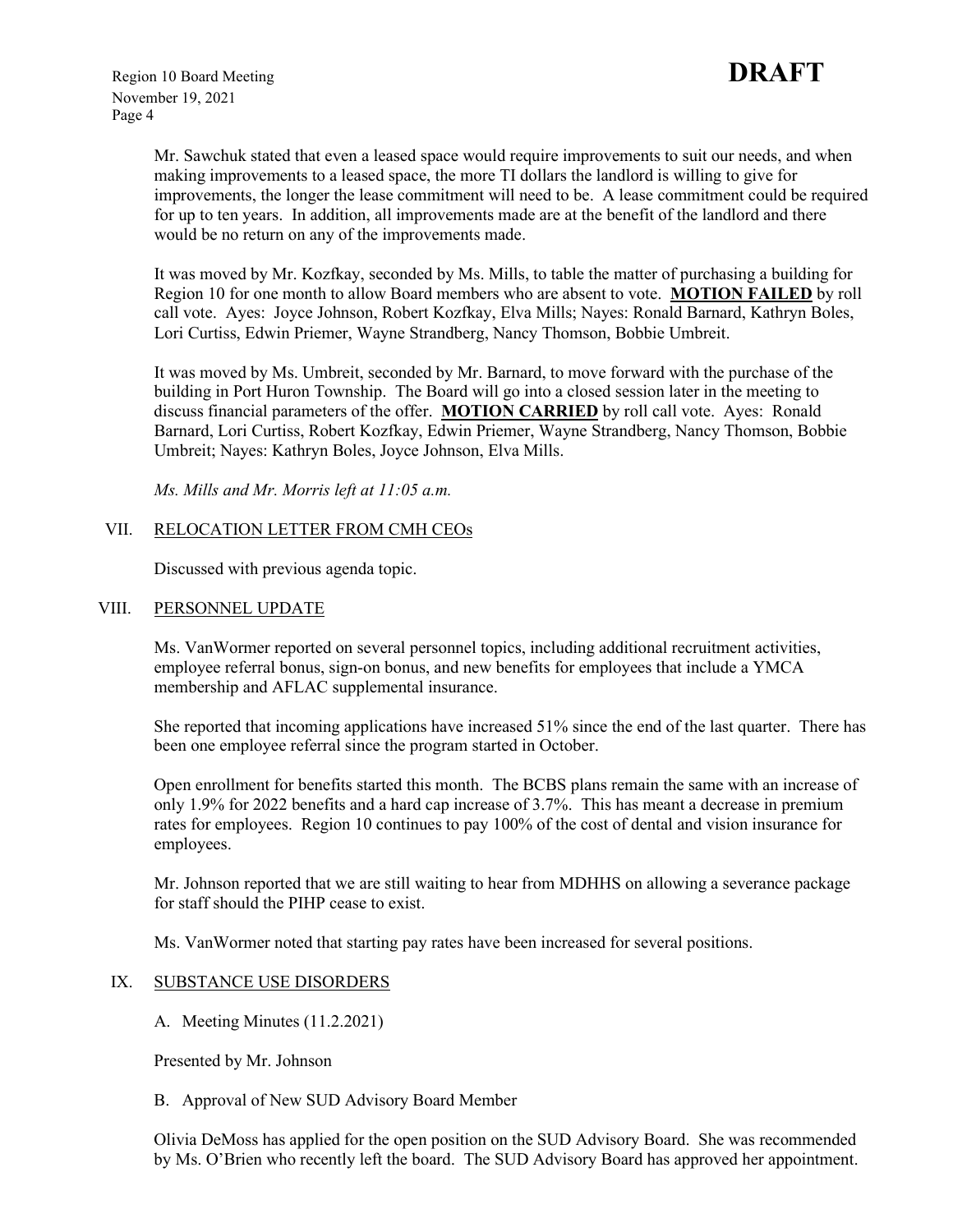Mr. Johnson reported there are two ways to become a SUD Advisory Board member: appointment by the County Board of Commissioners or by applying to be a member with approval required by both the SUD Advisory Board and the PIHP Board.

It was moved by Ms. Joyce Johnson, seconded by Mr. Strandberg, to approve the appointment of Olivia DeMoss to the SUD Advisory Board. **MOTION CARRIED** by roll call vote. Ayes: Ronald Barnard, Kathryn Boles, Lori Curtiss, Joyce Johnson, Robert Kozfkay, Edwin Priemer, Wayne Strandberg, Nancy Thomson, Bobbie Umbreit; Nayes: None.

#### X. DIRECTOR'S REPORT

DCW: Mr. Johnson reported that the Direct Care Wage (DCW) increase parameters have been received and verifies that the increase only applies to hours worked.

KB Lawsuit: There has been \$91 million allocated for system transformation as identified by the KB lawsuit.

Local Match: There have been funds allocated for the 2<sup>nd</sup> year of the 5-year phase out of the local match draw-down. There were no funds allocated for the phase out last year.

System Redesign: Senator Shirkey has introduced SB714 to allocate \$348 million of federal dollars into the broader healthcare system. About half goes towards hospital infrastructure. SB714 may somehow be tied to his other bills for system redesign.

Legislature: There are only six session dates left in this calendar year.

OMA: The Open Meetings Act (OMA) requires that board members be physically present after December 31, 2021, in order to vote and allows remote voting for those on military duty only. Beginning January 1, 2022, board members must be present to vote. Representative Green has had discussions regarding an amendment to allow voting remotely due to medical reasons.

CMHA Assessment: Mr. Johnson reported that CMHA is seeking a voluntary assessment to assist with their advocacy efforts. He will discuss with Mr. Carpenter and will bring a recommendation back to the Board next month.

Afghan Nationals: There are projected to be about 50 Afghan nationals settled in Flint if they are approved as a site.

Public Emergency Declaration: The emergency declaration was extended in October, and we expect it to continue throughout the fiscal year. It can only be extended for 90 days at a time. People cannot be taken off the Medicaid rolls while the emergency declaration is in place.

Vaccination Mandate: OSHA has suspended their order due to the stay issued by the 5<sup>th</sup> Circuit Court. This order applied to employers with 100 or more employees. The CMS mandates apply to providers in the Medicare and Medicaid system. Ten states have filed a challenge to the CMS mandate, but there is no stay on the CMS order at this time. Ms. Deb Johnson stated that her legal counsel and the legal counsel of Van Buren County have stated that it does not apply to CMHSPs, only CMHCs.

Federal: Mr. Johnson reported there are discussions occurring regarding an extension of the federal debt ceiling to stave off default, which would occur without action by December  $15<sup>th</sup>$ . There are also discussions about a continuing resolution to keep the government open; the resolution they are operating under now lasts until December 3rd. The Build Back Better legislation has a CBO fiscal